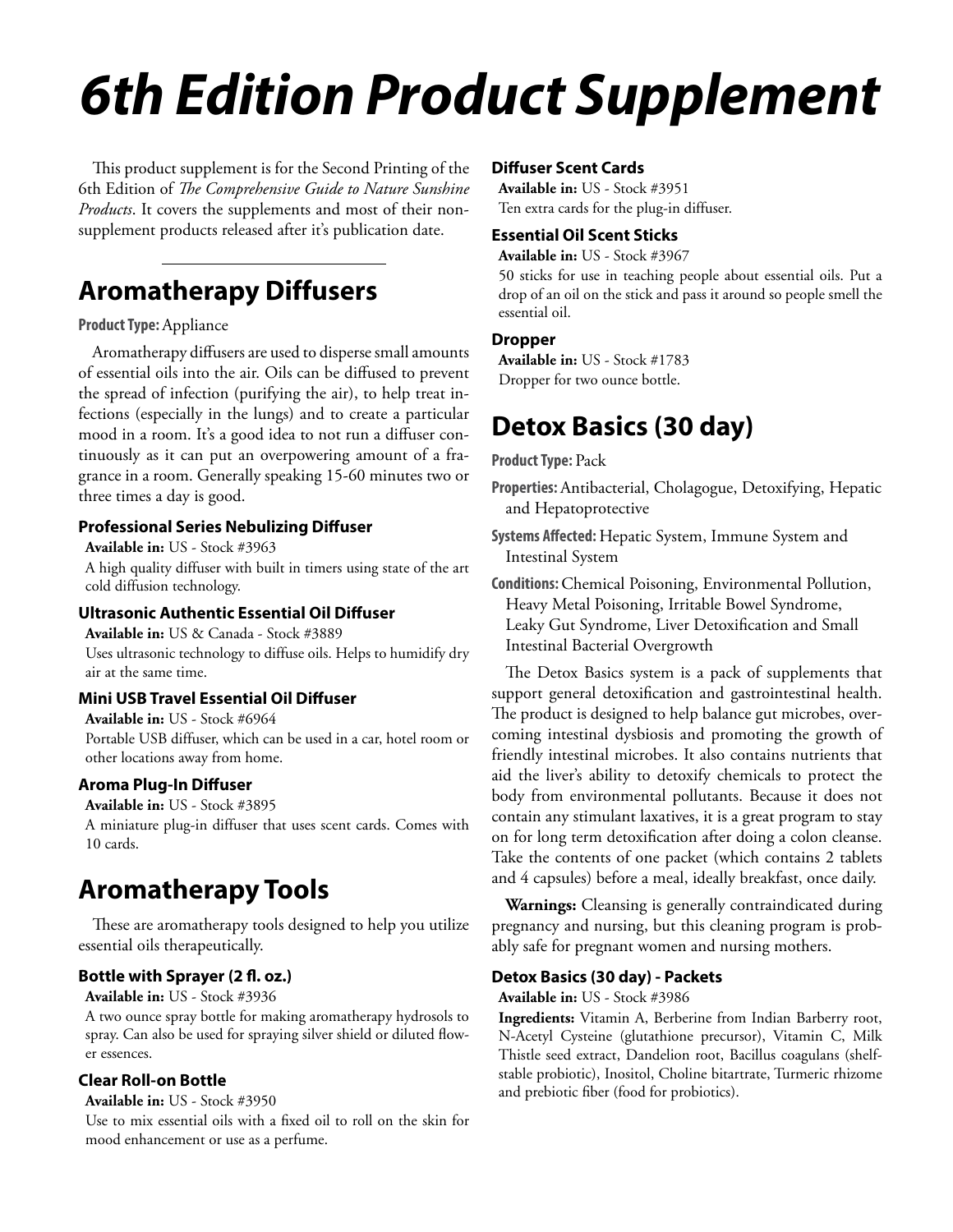### **Essential Oil Kit**

A kit containing ten 5ml bottles of the top selling singles and popular blends.

#### **Authentic Essential Oils Kit - Essential Oil**

**Available in:** US - Stock #3878

**Ingredients:** Ten essential oils and blends: Lemon, Peppermint, Lavender Organic, Tea Tree, Frankincense Organic, Inspire Uplifting Blend, Essential Shield, Core Balancing Blend, Refuge Calming Blend, Recover Soothing Blend

### **IN.FORM Metabolic Age Support Cardio Kit**

#### **Product Type:** Pack

**Properties:** Anticholesteremic, Antioxidant, Cardiac and Nutritive

#### **Systems Affected:** Arteries and Heart

**Conditions:** Cardiovascular Disease, Cholesterol (high), Erectile Dysfunction, Free Radical Damage and Hypertension

This is a pack of nutrients and herbs to improve function of the cardiovascular system. It contains antioxidants to reduce the inflammation that is at the root of heart disease, vitamins and minerals necessary for both circulatory and general health and amino acids that are helpful for cardiovascular function. It can help to normalize cholesterol levels, but more importantly, prevent cholesterol from oxidizing. Only oxidized cholesterol can form arterial plaque. Many of its ingredients can also help to normalize blood pressure.

The Cardio Kit does a lot more than just support the health of the cardiovascular system. It also aids the immune system, preventing free radical damage and reducing the chronic inflammation involved in degenerative disease. It also supports liver detoxification and helps protect brain and nerve function. Recommended dose is one packet daily.

#### **IN.FORM Metabolic Age Support Cardio Kit (30 day)**

**Available in:** US - Stock #3096

**Ingredients:** Antioxidant Blend: Apple fruit extract, turmeric root & rhizome extract, green tea leaf extract, grape seed extract, mangosteen pericarp extract, grape skin extract, olive leaf extract, blueberry fruit concentrate, capsicum fruit; bergamot orange fruit extract; fish oil (EPA/DHA); Vitamins: A, C, D3, E, B1, B2, niacin, B6, B12, biotin, folic acid, pantothenic acid; Minerals: iodine, magnesium, zinc, selenium, copper, manganese, calcium, phosphorus, chromium; Other nutrients: inositol, p-aminobenzoic acid, choline, lycopene, chlorophyll, hesperidin bioflavonoid extract, lemon bioflavonoid extract, rutin; Antioxidant Fruit Blend: white grape, apple, pear, orange, pineapple, cherry, strawberry, blueberry; Herbs and vegetables: dandelion root, alfalfa, asparagus, broccoli, cabbage, rose hips, kelp, cranberry, mangosteen, carrot, spinach, tomato, açai berry, pomegranate fruit: Amino Acids: l-leucine, l-lysine, l-valine, l-isoleucine, l-phenylalanine, l-threonine, l-arginine, l-methionine, l-tyrosine and l-cysteine.

### **IN.FORM Metabolic Age Support System**

**Product Type:** Pack

**Properties:** Anti-obesic, Anticholesteremic, Antioxidant and Nutritive

**Systems Affected:** Circulatory System

**Conditions: Aging (prevention)**, Cardiovascular Disease, Cholesterol (high), Free Radical Damage and **Weight Loss**

The IN.FORM system is a set of products that have been clinically tested to help improve key health factors involved in metabolic age. These include base metabolic rate, lean muscle mass to fat ratio, health blood sugar and triglyceride levels and maintenance of a healthy GI tract and gut microbiome. Used in conjunction with other good health habits like exercise, adequate sleep and a healthy diet, the supplements in this program can help to prevent and reverse factors involved in premature aging and the development of chronic diseases.

There are two product packs in the IN.FORM system. The first is the Metabolic Age Support System, which helps to eliminate unhealthy gut flora, restore healthy gut flora, reset your metabolism and replenish your body with the nutrients it needs to repair and maintain healthy structures and functions. The second is the Metabolic Age Support Maintenance System, a follow-up program for ongoing maintenance.

Both packs contain Metabolic Age Support Protein Shakes, which come in your choice of pea, rice or whey protein. These meal replacement shakes supply not only protein, but basic vitamins and minerals and dietary fiber. Both systems also contain an IN.FORM Probiotic and Cardio Kit. The probiotic supplement supplies eighteen billion friendly bacteria from eleven different strains. The Cardio Kit supports the health of the cardiovascular system and supplies additional vitamins and minerals, antioxidants, essential fatty acids and nutrients that provide numerous other health benefits. The initial Metabolic Age Support System also contains a berberine supplement, which aids rebalancing the friendly flora of the gut and provides immune and detoxification support. The follow-up maintenance program contains a drink pack called Purify, which helps to maintain daily detoxification. All of the IN.FORM products can also be purchased singularly.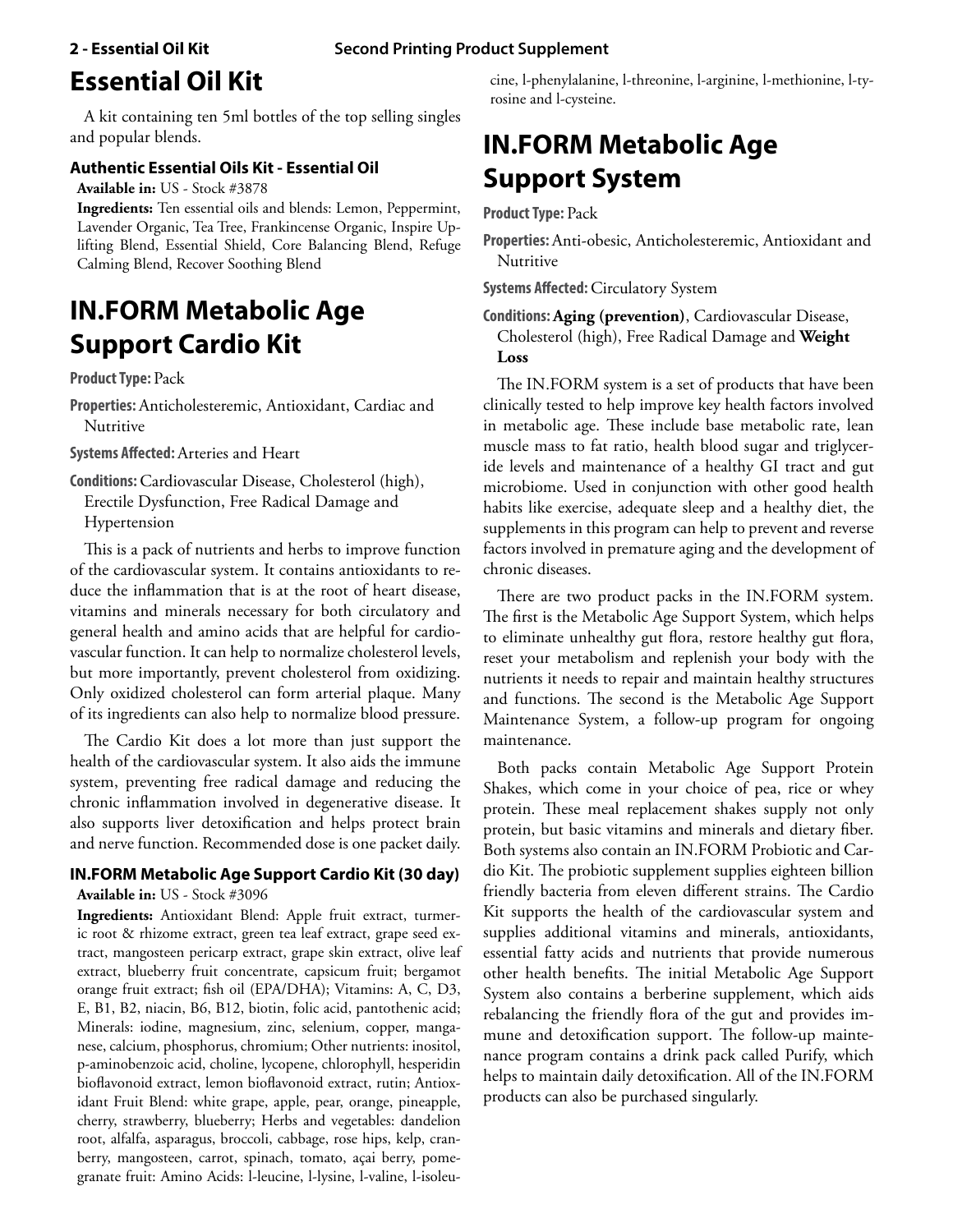#### **IN.FORM Metabolic Age Support System - Pea**

**Available in:** US - Stock #P94986 **Ingredients:** 4 bags of Metabolic Age Support Shake – Pea Protein, 1 Cardio Kit, 1 Berberine, 1 Probiotic

#### **IN.FORM Metabolic Age Support System - Soy**

**Available in:** US - Stock #P94989 **Ingredients:** 4 bags of Metabolic Age Support Shake – Soy Protein, 1 Cardio Kit, 1 Berberine, 1 Probiotic

#### **IN.FORM Metabolic Age Support System - Whey Vanilla**

**Available in:** US - Stock #P94992 **Ingredients:** 4 bags of Metabolic Age Support Shake – Vanilla Whey Protein, 1 Cardio Kit, 1 Berberine, 1 Probiotic

#### **IN.FORM Metabolic Age Support System - Whey Chocolate**

**Available in:** US - Stock #P94995

**Ingredients:** 4 bags of Metabolic Age Support Shake – Chocolate Whey Protein, 1 Cardio Kit, 1 Berberine, 1 Probiotic

#### **IN.FORM Metabolic Age Support Maintenance Kit - Pea**

**Available in:** US - Stock #P94998

**Ingredients:** 2 bags of Metabolic Age Support Shake - Pea, 1 Purify, 1 Cardio Kit, 1 Probiotic

#### **IN.FORM Metabolic Age Support Maintenance Kit - Soy**

**Available in:** US - Stock #P95014

**Ingredients:** 2 bags of Metabolic Age Support Shake - Soy, 1 Purify, 1 Cardio Kit, 1 Probiotic

#### **IN.FORM Metabolic Age Support Maintenance Kit - Whey Vanilla**

**Available in:** US - Stock #P95006 **Ingredients:** 2 bags of Metabolic Age Support Shake - Whey Vanilla, 1 Purify, 1 Cardio Kit, 1 Probiotic

#### **IN.FORM Metabolic Age Support Maintenance Kit - Whey Chocolate**

**Available in:** US - Stock #P95022

**Ingredients:** 2 bags of Metabolic Age Support Shake - Whey Chocolate, 1 Purify, 1 Cardio Kit, 1 Probiotic

### **IN.FORM Purify**

**Product Type:** Nutritional Supplement

**Properties:** Laxative (bulk) and Nutritive

**Systems Affected:** Intestinal System and Small Intestines

**Conditions:** Environmental Pollution, Heavy Metal Poisoning, Leaky Gut Syndrome and SIBO

The Purify pack is added to water to create a cleansing fiber drink. The principle ingredients are psyllium hulls, inulin and l-glutamine, but the product also includes other sources of fiber such as apple fruit, flax seed, acacia gum and guar gum along with vegetable powders and herbs. Inulin is a fructo-oligosaccharide found in herbs like dandelion, burdock and chicory that promotes gut health by feeding friendly bacteria. L-glutamine is an amino acid that reduces leaky gut and intestinal permeability. So, this blend not only helps to cleanse the GI tract, it also helps to heal and tone the intestinal membranes, while supporting a healthy gut flora.

#### **IN.Form Purify Drink Mix - Stick Packets**

**Available in:** US - Stock #21401

**Ingredients:** Zinc citrate (7.5 mg), L-glutamine (2500 mg), chlorophyll, inulin (2500 mg), psyllium hulls, apple fruit, flax seed, acacia gum, guar gum, broccoli flowers, apple fruit extract, green tea extract, cabbage leaf, carrot, red beet, rosemary, tomato, turmeric, grape seed extract, olive leaf extract

### **Liquid Methyl Vitamin B12 Complete**

**See** *Vitamin B-12*

### **Methyl Combo**

**Product Type:** Nutritional Supplement

**Properties:** Nutritive

**Systems Affected:** Liver, Mitochondria and Nervous System

**Conditions:** Anemia, Angina, **Birth Defects (prevention)**, Cancer (natural therapy for), Canker Sores, Cataracts, Cholesterol (low), Deafness, Depression, Dizziness, Hemochromatosis, Macular Degeneration, Memory and Brain Function, **Mental Illness**, **Numbness**, **Peripheral Neuropathy**, **Pernicious Anemia**, **Pregnancy (herbs and supplements for)**, **Restless Leg Syndrome**, **Schizophrenia**, **Sore or Geographic Tongue** and **Vitiligo**

Methyl Combo contains highly active forms of vitamin B12 and folic acid, methylcobalamin and methylfolate. These vitamins aid in the production of the amino acid methionine. This formula can assist methylation one of the six phase two detoxification pathways. Problems with methylation can contribute to mental health issues like depression, aggression and schizophrenia. Folate tends to balance overmethylation, but under-methylation can also contribute to mental health issues. If Methyl Combo makes symptoms worse, try Sam-e. If Sam-e makes the problem worse, try Methyl Combo. Recommended dose is one capsule twice daily.

#### **Methyl Combo - Capsule (60)**

**Available in:** US - Stock #21689

**Ingredients:** 1,000 mcg vitamin B12 (methylcobalamin) and 800 mcg folate (methyltetrahyrdrofolate calcium salt)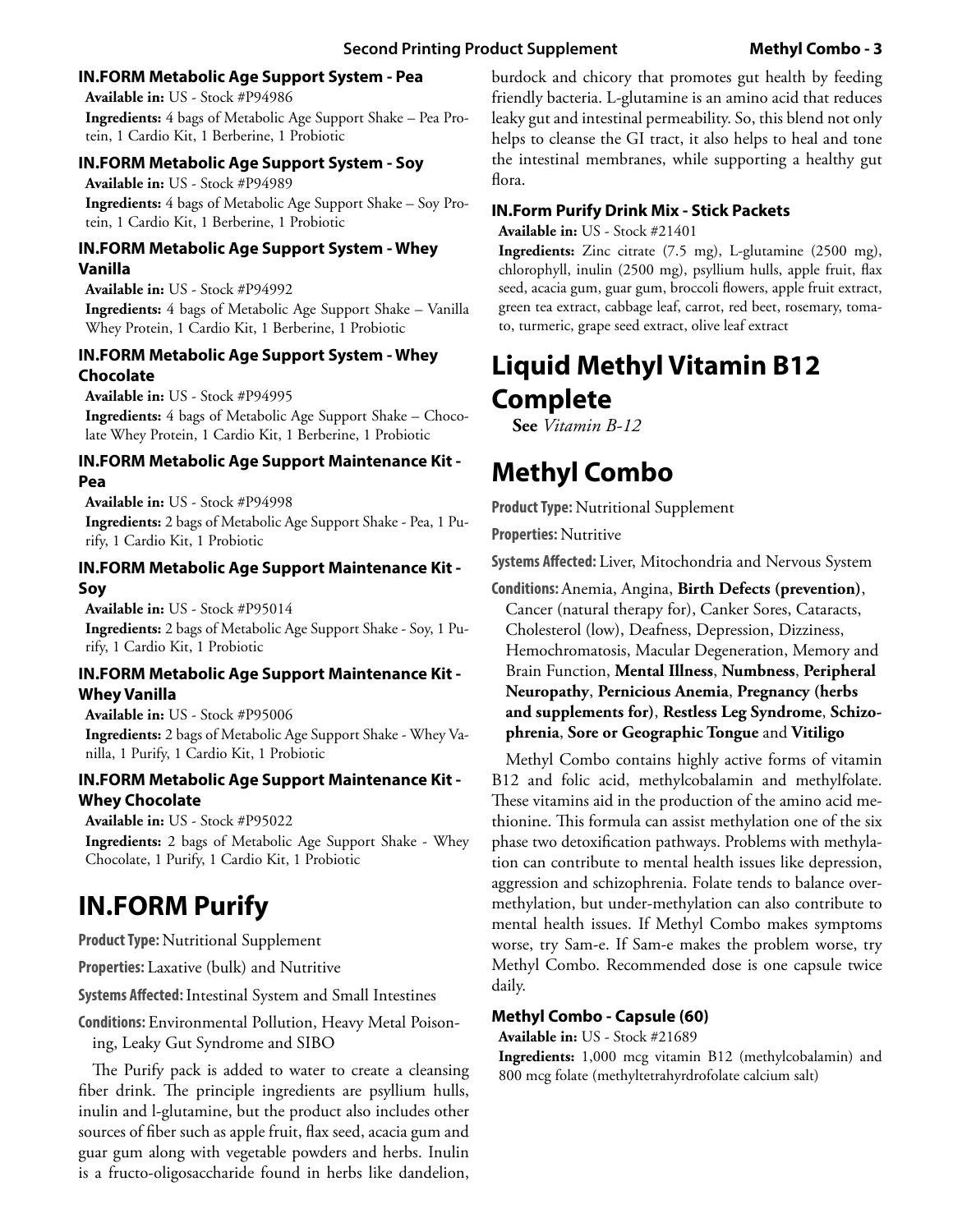# **Orange Essential Oil**

**Product Type:** Essential Oil

**Properties:** Antidepressant, Antiseptic, Antispasmodic, Cholagogue, Digestive Tonic, Invigorating, Lymphatic and Refreshing

**Systems Affected:** Digestive System, Gall Bladder, Lymphatics and Nerves

**Conditions:** Anxiety, Cramps and Spasms, Depression, Fat Metabolism (poor), Gas and Bloating, Insomnia and Irritability

The essential oil of sweet orange is both antifungal and antibacterial. It helps settle the stomach, easing cramps, constipation, gas and irritable bowel. It stimulates the flow of lymph and is helpful for soothing dry, irritated skin. It is sedative and antidepressant and may be helpful for easing anxiety and insomnia. It is a good oil to settle the digestive system and promote sleep in children as they tend to love the fragrance. Emotionally, the fragrance helps promote happiness and laughter and is good for those who take themselves too seriously. It aids cheerfulness and optimism and eases fears and self-doubts. Orange oil is non-toxic and non-irritating.

See suggestions for use under Aromatherapy (pg 190).

#### **Orange, Organic EO - Essential Oil (15 ml)**

**Available in:** US - Stock #3839

**Ingredients:** 100% pure, organically grown Citrus sinensis peel oil. Cold pressed.

## **Prosper Success Blend**

**Product Type:** Essential Oil

**Properties:** Calmative, Grounding and Relaxant

**Systems Affected:** Brain, Immune System and Nerves

**Conditions:** Anxiety, Irritability and Stress

The oils in this blend are very grounding, helping a person become more relaxed and centered. They promote a calm, but alert state of mine. The myrrh and frankincense in this blend have been used as aids for meditation or spiritual purification. This blend has a lot of immune-boosting action and can also help to boost self-esteem and self-confidence. It could also be helpful topically for skin infections.

See suggestions for use under Aromatherapy (pg 190).

**Warnings:** Not for internal use.

### **PROSPER Success EO Blend - Essential Oil (15 ml)**

**Available in:** US - Stock #3838

**Ingredients:** 100% pure oils of Citrus sinensis (Orange) peel, Cedrus atlantica (Atlas cedar), Cinnamomum zeylanicum (Cinnamon) bark, Tsuga Canadensis (Spruce) leaf, Eugenia caryophyllata (Clove) bud, Lavandula angustifolia (Lavender) flower, Boswellia carteri (Frankincense) gum resin, Commiphora myrrha (Myrrh) gum resin and Pogostemon cablin (Patchouli) leaf.

## **Purity Refreshing Blend**

**Product Type:** Essential Oil

**Properties:** Antiseptic, Disinfectant and Refreshing

**Systems Affected:** Immune System and Nerves

**Conditions:** Confusion and Fatigue

This is a very refreshing blend with a very uplifting quality to it. It's also a great natural disinfectant, which can be used for household cleaning. It brightens the mood and helps clear the mind.

See suggestions for use under Aromatherapy (pg 190).

#### **PURITY Refreshing EO Blend - Essential Oil (15 ml) Available in:** US - Stock #3972

**Ingredients:** 100% pure essential oils of Tsuga canadensis (Spruce) leaf, Citrus x limon (Lemon) whole fruit, Citrus x aurantifolia (lime) peel, Lavandula x intermedia (Lavandin) flowering top, Melaleuca alternifolia (Tea Tree) leaf, Cymbopogon citratus (Lemongrass) leaf, Cymbopogon nardus (Citronella) leaf, Mentha piperita (Peppermint) leaf and flower.

## **Relief Settling Blend**

**Product Type:** Essential Oil

**Properties:** Anti-emetic and Digestant

**Systems Affected:** Digestive System and Stomach

**Conditions:** Gas and Bloating, Indigestion, Motion Sickness and Nausea and Vomiting

This blend helps to settle the stomach, reducing gas, bloating, indigestion and nausea. It can also be helpful for motion sickness.

See suggestions for use under Aromatherapy (pg 190).

### **RELIEF Settling EO Blend - Essential Oil (15 ml)**

**Available in:** US - Stock #3837

**Ingredients:** 100% pure oils of Zingiber officinale (Ginger) root, Illicum verum (Star anise) fruit, Mentha piperita (Peppermint) leaf and flower, Cymbopogon citratus (Lemongrass) leaf, Artemisia dracunculus (Tarragon) aerial parts, Foeniculum vulgare (Fennel) seed, Juniperus communis (Juniper) berry and Pogostemon cablin (Patchouli) leaf.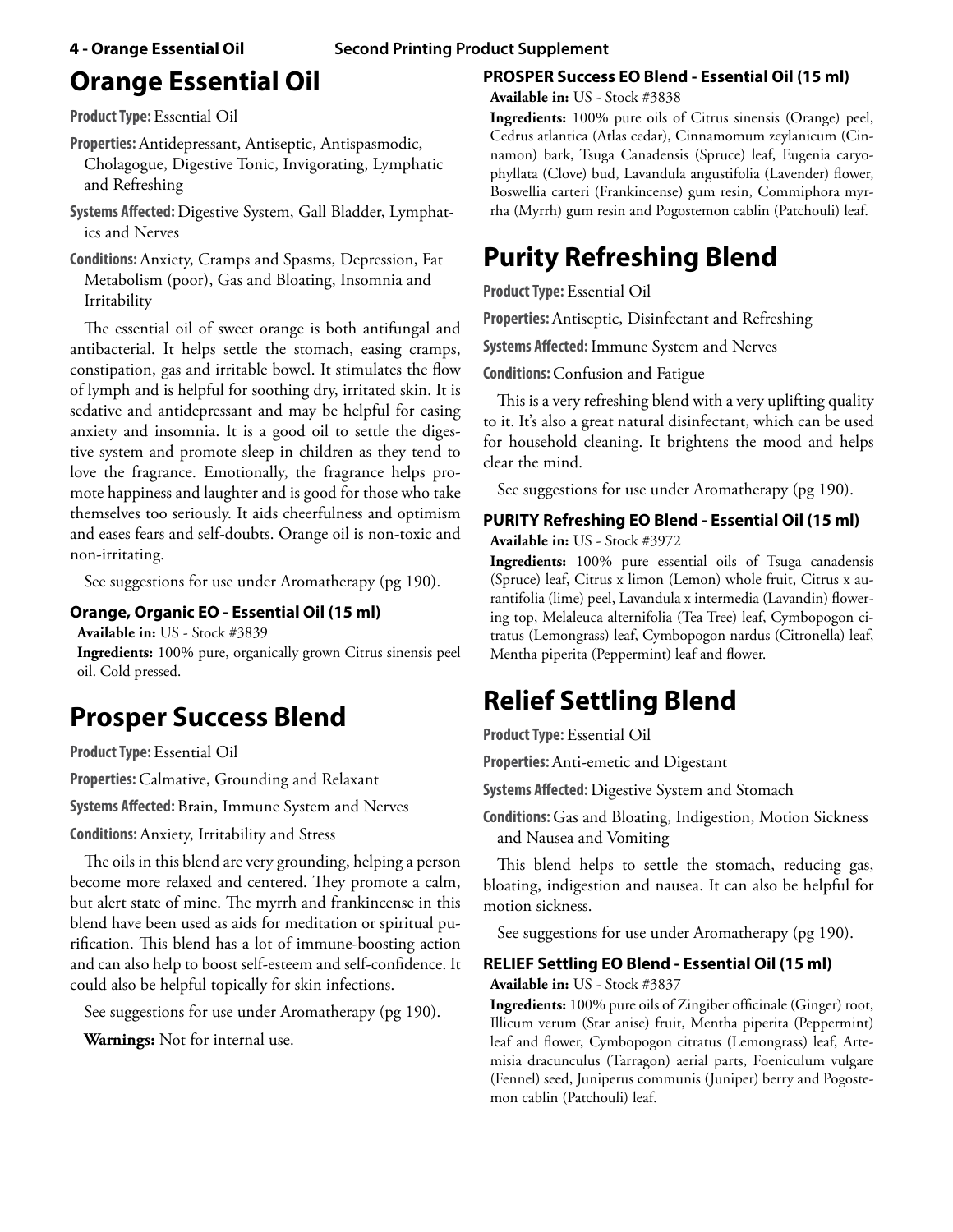### **Renew Releasing Blend**

**Product Type:** Essential Oil

**Properties:** Cerebral Tonic, Invigorating and Sympathomimetic

**Systems Affected:** Brain and Nerves

**Conditions:** Attention Deficit Disorder, Concentration (poor), Confusion and Fatigue

The citrus notes in this blend are invigorating and uplifting, helping to overcome sluggishness and fatigue. It stimulates the mind, while calming the nerves. A good blend for someone who feels exhausted or depleted or for calming people with ADHD (parasympathetic nervous system dominance).

See suggestions for use under Aromatherapy (pg 190).

#### **RENEW Releasing EO Blend - Essential Oil (15 ml)**

**Available in:** US - Stock #3852

**Ingredients:** 100% pure oils of Citrus x limon (lemon) whole fruit, Citrus x paradisi (grapefruit peel), Cupressus sempervirens (cypress) leaf, Laurus nobilis (laurel) leaf, Rosmarinus officinalis (wild Rosemary) leaf, Juniperus communis (juniper) berry.

## **Shine Energizing Blend**

**Product Type:** Essential Oil

**Properties:** Invigorating and Refreshing

**Systems Affected:** Nervous System

**Conditions:** Apathy and Fatigue

This stimulating blend can be helpful to pick up your energy in the early morning or during an afternoon energy slump. It uplifts the mood and helps to balance your emotions. Comes pre-diluted in a convenient roll-on bottle.

#### **SHINE Energizing Essential Oil Blend Roll-On**

**Available in:** US - Stock #21582

**Ingredients:** 100% pure essential oils of Citrus x paradisi (Grapefruit) peel oil, Mentha piperita (Peppermint) leaf and flower oil, Rosmarinus officinalis (Wild Rosemary) leaf oil, Cedrus atlantica (Atlas cedar) wood oil, Citrus x limon (Lemon) whole fruit oil and Pinus sylvestris (Pine) needle oil, blended in a 1:1 ratio with Nature's Sunshine Carrier Oil.

### **Wintergreen**

**Product Type:** Essential Oil

**Properties:** Analgesic and Febrifuge

**Systems Affected:** Joints and Skin

**Conditions:** Arthritis and Pain (general remedies for)

Wintergreen oil is a source of methyl salicylate, a compound with analgesic and anti-inflammatory properties similar to aspirin. It can be absorbed through the skin, easing pain and inflammation and has been used specifically to help ease pain in arthritic joints. It is an ingredient in Tei Fu.

See suggestions for use under Aromatherapy (pg 190).

**Warnings:** Wintergreen has blood-thinning effects. The methyl salicylate in it can be toxic in large amounts, causing CNS excitation, rapid breathing and high blood pressure. So dilute the oil with a fixed oil for topical application and use sparingly.

#### **Wintergreen, Wild EO - Essential Oil (15 ml)**

**Available in:** US - Stock #21400

**Ingredients:** Wild-harvested Gaultheria procumbens (wintergreen) leaf oil

### **Vitamin B-12**

**Product Type:** Nutrient

**Properties:** Nutritive

**Systems Affected:** Blood, Brain, Ears, Nerves and Taste

**Conditions:** Acquired Immune Deficiency Syndrome, Adrenal Fatigue, Alzheimer's Disease, **Anemia**, Body Odor, **Burning Feet or Hands**, Canker Sores, Celiac Disease, Cholesterol (low), Coordination, Cystic Fibrosis, Dehydration, Depression, Dermatitis, Dizziness, **Energy (lack of)**, Eyes (spots before), Hangover, Headache (cluster), Heart Fibrillation or Palpitations, **Hemochromatosis**, Memory and Brain Function, Nervousness, Neuralgia and Neuritis, Numbness, **Pap Smear (abnormal)**, **Pernicious Anemia**, Restless Leg Syndrome, Schizophrenia, Sore or Geographic Tongue, Tinnitus and Vitiligo

B-12 is essential for normal formation of red blood cells, metabolism and the nervous system. It acts as a cofactor or essential component in DNA synthesis. This makes B-12 important for the production of all cells in the body, the full development of red blood cells, normal myelination or covering of nerve cells and the production of neurotransmitters. B-12 promotes normal growth development and is responsible for binding with calcium for calcium uptake and utilization. It is not found in plant foods, so total vegetarians typically need supplementation and become anemic without this vitamin. Anyone who smokes, has digestive insufficiencies or is on an acid-blocking agent will need to supplement with this vitamin as well.

Liquid Methyl Vitamin B-12 Complete contains mythylcobalamin, the most easily assimilated form of B-12 plus other B vitamins that work synergistically with B-12. Bvitamins are critical to energy production in the mitochondria, nervous system function and numerous other body processes. Take 17-18 drops daily. Hold under the tongue for 30 seconds before swallowing. This dose provides 1,000 mcg of vitamin B-12.